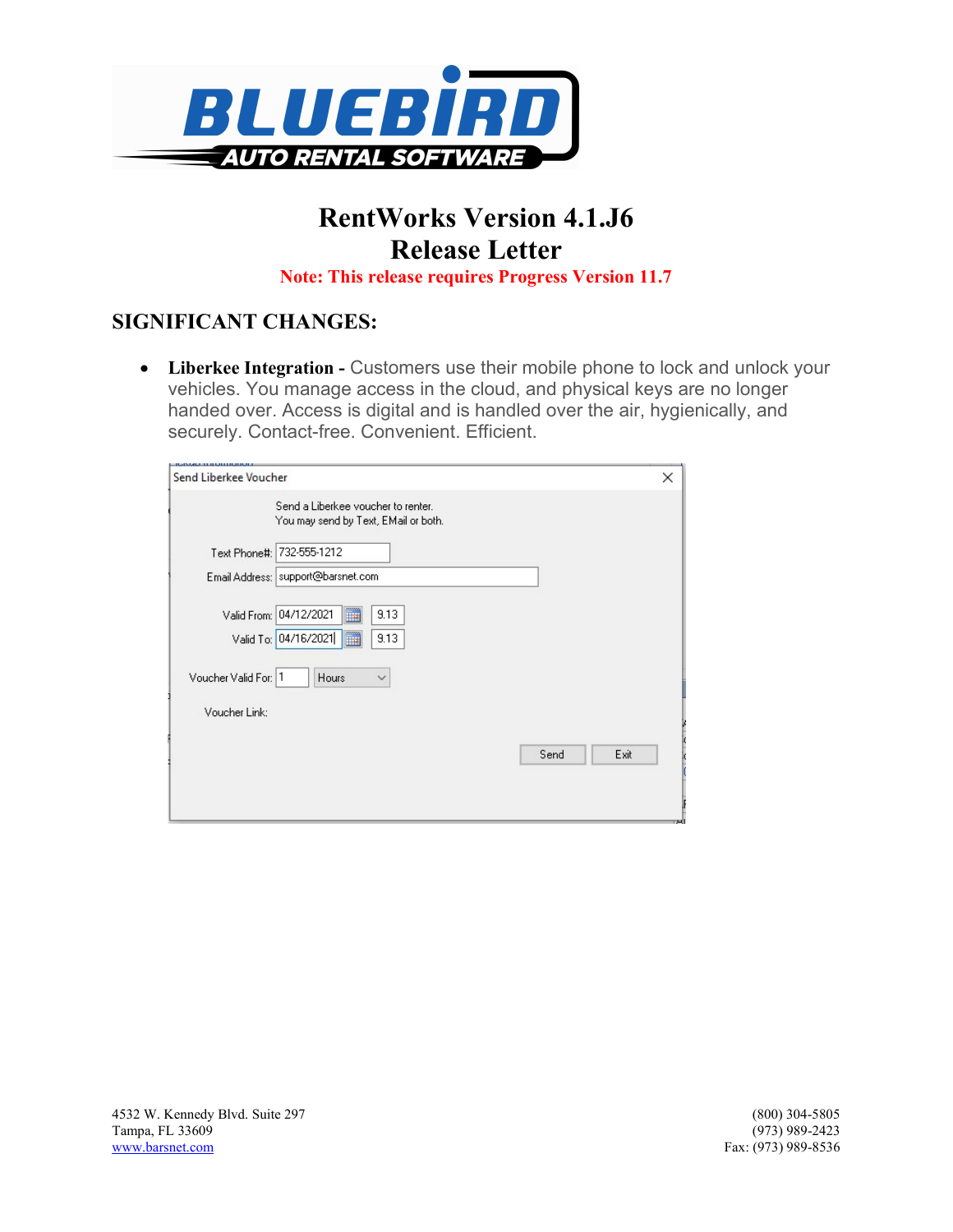## Enhancements/Improvements :

Editing of Auto Apply Fees and Taxes – we now allow the agent to edit auto-apply fees and taxes if they have the privilege to delete auto-apply fees and taxes.

Forgot Password – forgot password now allows proper changing of password and security questions.

CC Card Holder Name format change – the CC industry is now allowing a credit card to have a name without a "slash" between the first and last names. This was generating un-necessary name mismatches when processing credit cards.

#### Descriptions of tickets addressed, in order of impact:

| Program           | Ticket    | <b>Brief Description</b>                                                                                      |
|-------------------|-----------|---------------------------------------------------------------------------------------------------------------|
| <b>Level 1</b>    |           |                                                                                                               |
| <b>Interfaces</b> | RW360-464 | Liberkee integration - Keyless entry                                                                          |
| <b>Level 2</b>    |           |                                                                                                               |
| Counter           | RW360-659 | The ability to edit auto apply fees and taxes should be tied to<br>the privilege to Delete Auto Apply Charges |

| Counter      | RW360-770 | Login - Forgot Password gives message "must enter a valid<br>login" |
|--------------|-----------|---------------------------------------------------------------------|
| <b>CCPRO</b> |           | RW360-796 triPOS/TPCloud - CardHolderName coming through w/o slash  |

#### Level 3

| Accounting   | RW360-547 | Add profit center Quickbooks IIF class column for Misc<br>fees, taxes. CF P1032 driven                                  |
|--------------|-----------|-------------------------------------------------------------------------------------------------------------------------|
| <b>CCPRO</b> | RW360-782 | CardInputCode incorrect when completing keyed auths in<br>triPOS and triPOSCloud and partial payments correction        |
| Counter      | RW360-621 | Forgot Password - changing the password using the "Forgot"<br>Password" option generates an error "unable to open file" |
| Inquiries    | RW360-725 | Reservation inquiry - generates "No etSystemSettings record"<br>error.                                                  |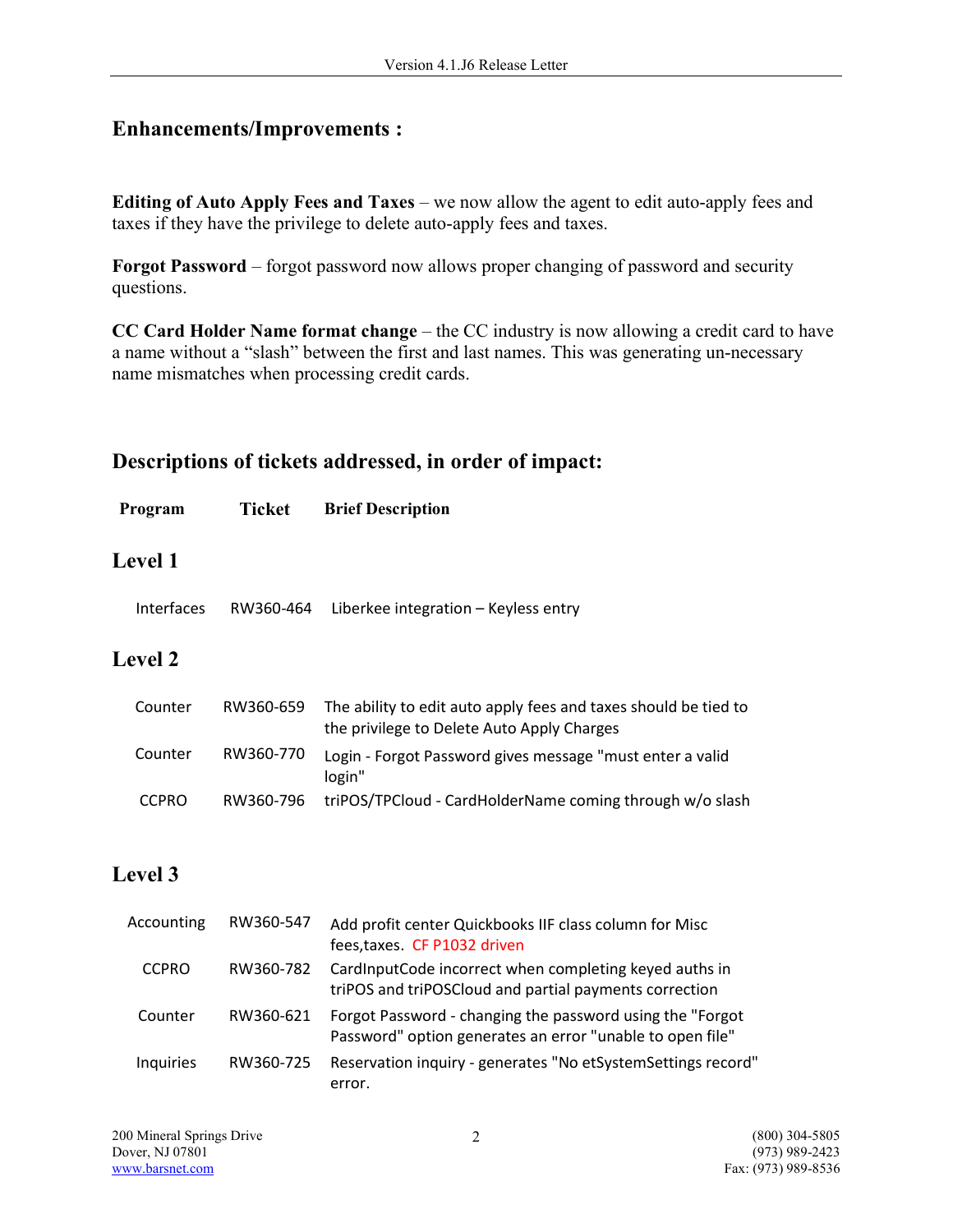| Interfaces  | RW360-512 | Intelisys is not generating the XML export files on CLOSE. New<br>check box in the Maintenance program to transmit file. |
|-------------|-----------|--------------------------------------------------------------------------------------------------------------------------|
| Interfaces  | RW360-514 | Intelisys report to generate transmission files or<br>retransmission files takes a long time to run.                     |
| Interfaces  | RW360-565 | DTAG - Add additional HCC# Prefixes                                                                                      |
| Maintenance | RW360-703 | MOTD needs to use LastChangedMOTD fields, CF A1141 to<br>disable MOTD feature all together.                              |
| OTA API     | RW360-584 | OTA API custom charge amounts not working properly                                                                       |
| Reports     | RW360-745 | Reports using "first to last" do not return any records in<br>range.                                                     |
| RezPro      | RW360-421 | No contracts with HCC or AB as the payment type are being<br>sent to Hertz Corporate                                     |

# All tickets addressed

| Area           | JIRA#     | <b>Brief Description</b>                                                                                                 |
|----------------|-----------|--------------------------------------------------------------------------------------------------------------------------|
| Interfaces     | RW360-464 | Liberkee integration                                                                                                     |
| Counter        | RW360-659 | The ability to edit auto apply fees and taxes should be tied to<br>the privilege to Delete Auto Apply Charges            |
| Counter        | RW360-770 | Login - Forgot Password gives message "must enter a valid<br>login"                                                      |
| <b>CCPRO</b>   | RW360-796 | triPOS/TPCloud - CardHolderName coming through w/o slash                                                                 |
| Accounting     | RW360-547 | Add profit center Quickbooks IIF class column for Misc<br>fees, taxes. CF P1032 driven                                   |
| <b>CCPRO</b>   | RW360-782 | CardInputCode incorrect when completing keyed auths in<br>triPOS and triPOSCloud and partial payments                    |
| Counter        | RW360-621 | Forgot Password - changing the password using the "Forgot<br>Password" option generates an error "unable to open file"   |
| Inquiries      | RW360-725 | Reservation inquiry - generates "No etSystemSettings record"<br>error.                                                   |
| Interfaces     | RW360-512 | Intelisys is not generating the XML export files on CLOSE. New<br>check box in the Maintenance program to transmit file. |
| Interfaces     | RW360-514 | Intelisys report to generate transmission files or<br>retransmission files takes a long time to run.                     |
| Interfaces     | RW360-565 | DTAG - Add additional HCC# Prefixes                                                                                      |
| Maintenance    | RW360-703 | MOTD needs to use LastChangedMOTD fields, CF A1141 to<br>disable MOTD feature all together.                              |
| <b>OTA API</b> | RW360-584 | OTA API custom charge amounts not working properly                                                                       |
| Reports        | RW360-745 | Reports using "first to last" do not return any records in range.                                                        |
| RezPro         | RW360-421 | No contracts with HCC or AB as the payment type are being<br>sent to Hertz Corporate                                     |